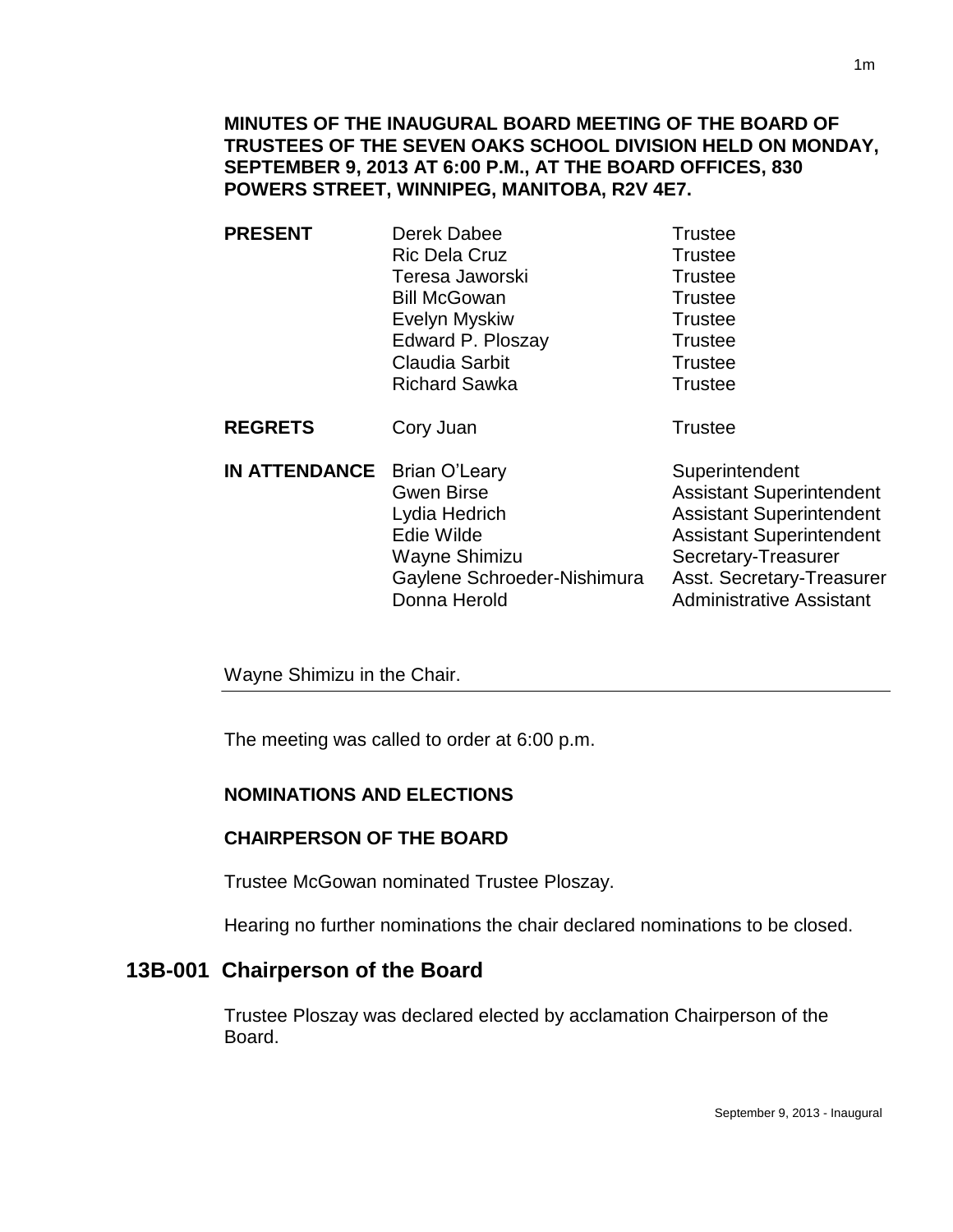#### **VICE-CHAIRPERSON OF THE BOARD**

Trustee Dela Cruz nominated Trustee Sarbit. Trustee Dabee nominated Trustee Myskiw.

Hearing no further nominations the chair declared nominations to be close.

## **13B-002 Vice-Chairperson of the Board**

Trustee Sarbit was declared elected Vice-Chairperson of the Board.

Trustee Ploszay in the Chair.

#### **CO-CHAIRS OF NEGOTIATIONS SEVEN OAKS TEACHERS' ASSOCIATION**

Trustee Jaworski nominated Trustee Sawka. Trustee McGowan nominated Trustee Juan.

Hearing no further nominations the Chair declared nominations to be closed.

## **13B-003 Co-Chair of Negotiations – Seven Oaks Teachers' Association**

Trustee Sawka was declared elected Co-Chair of Negotiations for the Seven Oaks Teachers' Association.

#### **CO-CHAIRS OF NEGOTIATIONS CANADIAN UNION OF PUBLIC EMPLOYEES**

Trustee McGowan nominated Trustee Dela Cruz.

Hearing no further nominations the Chair declared nominations be closed.

## **13B-004 Co-Chair of Negotiations – Canadian Union of Public Employees**

Trustee Dela Cruz was declared elected by acclamation Co-Chair of Negotiations for the C.U.P.E. Locals No. 731, 949, 2938.

### **CO CHAIR OF NEGOTIATIONS EDUCATIONAL ASSISTANTS OF SEVEN OAKS**

Trustee Sawka nominated Trustee Jaworski.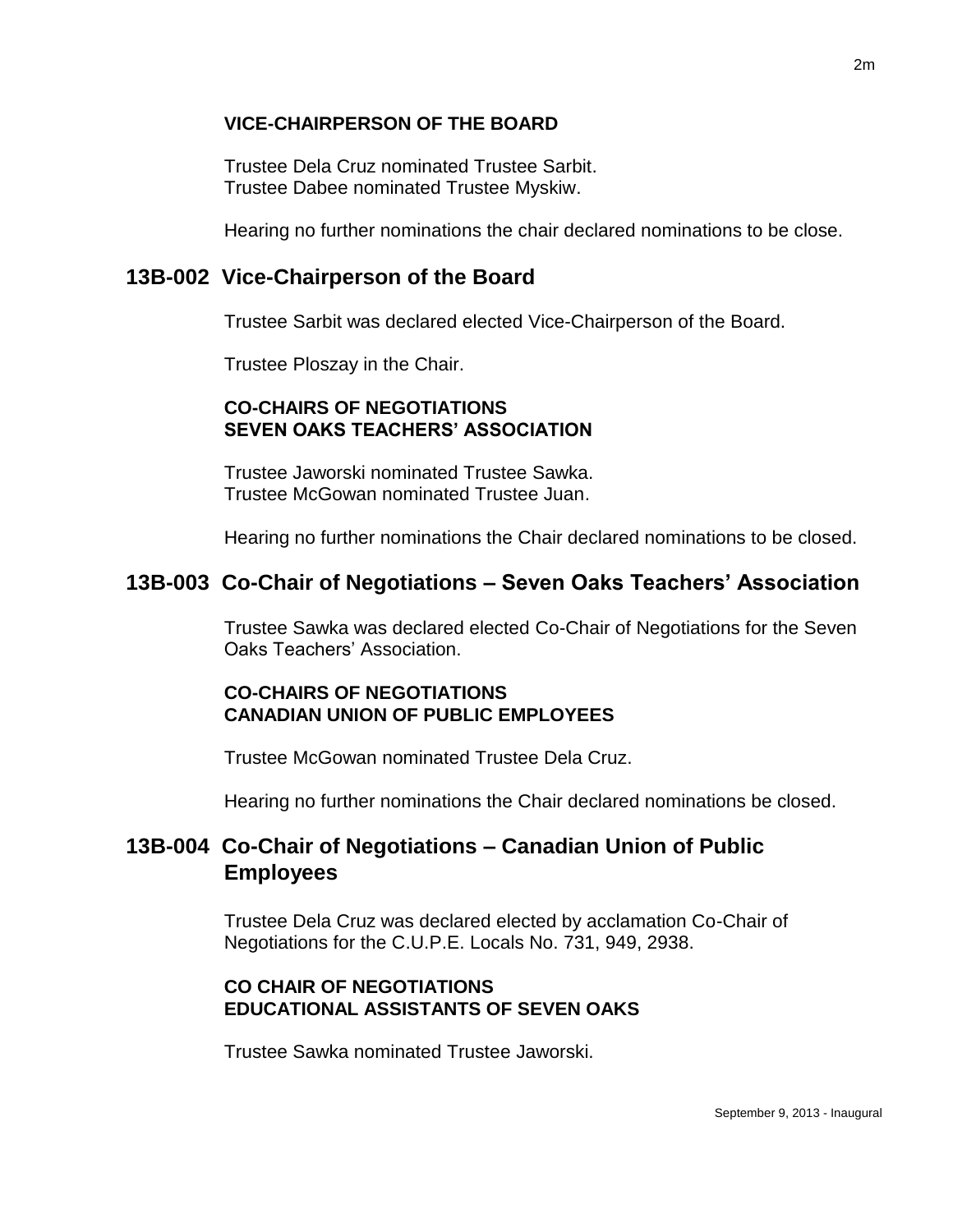Hearing no further nominations the Chair declared nominations be closed.

# **13B-005 Co-Chair of Negotiations – Educational Assistants of Seven Oaks**

Trustee Jaworski was declared elected by acclamation Co-Chair of Negotiations for the Educational Assistants of Seven Oaks.

## **REPRESENTATIVES TO OTHER BODIES – STANDING COMMITTEES**

## **13B-006 Representatives to Other Bodies – Standing Committees**

- **Policy Manual Committee: Trustees Dabee, Jaworski and McGowan.**
- Workplace Safety and Health Committee: Trustee Myskiw.
- Accident Review Committee: Trustees Jaworski and Sarbit.
- Board / SOTA P.D. Committee: Trustees Sarbit and Sawka.
- Educational Leave Committee: Trustees Jaworski and Juan.
- Board / SOTA Staff Advisory Committee: Trustees Dabee, Juan, and Sarbit.
- Board / Student Liaison Committee: Trustees Myskiw and Sawka.
- **Negotiations Committees:** 
	- Seven Oaks Teachers' Association: Trustees Sawka (Chair), Juan and Myskiw.
	- Canadian Union of Public Employees, Locals #731, #949 and #2938: Trustees Dela Cruz (Chair), Dabee and McGowan.
	- Educational Assistants of Seven Oaks: Trustees Jaworski (Chair), Ploszay and Sarbit.

## **13B-007 – Representatives on External Committees**

- City of Winnipeg Liaison: The Board will send the Chair.
- Metro Coordinating Committee: Board will send Co-Chairs of Negotiations.

### **13B-008 – Auditors**

Dela Cruz / Dabee

That the auditors for the Seven Oaks School Division for the 2013-2014 school year be K.P.M.G. LLP. **CARRIED**

## **13B-009 – Solicitor**

Jaworski / McGowan That the solicitors for the Seven Oaks School Division be on a fee for service basis. **CARRIED**